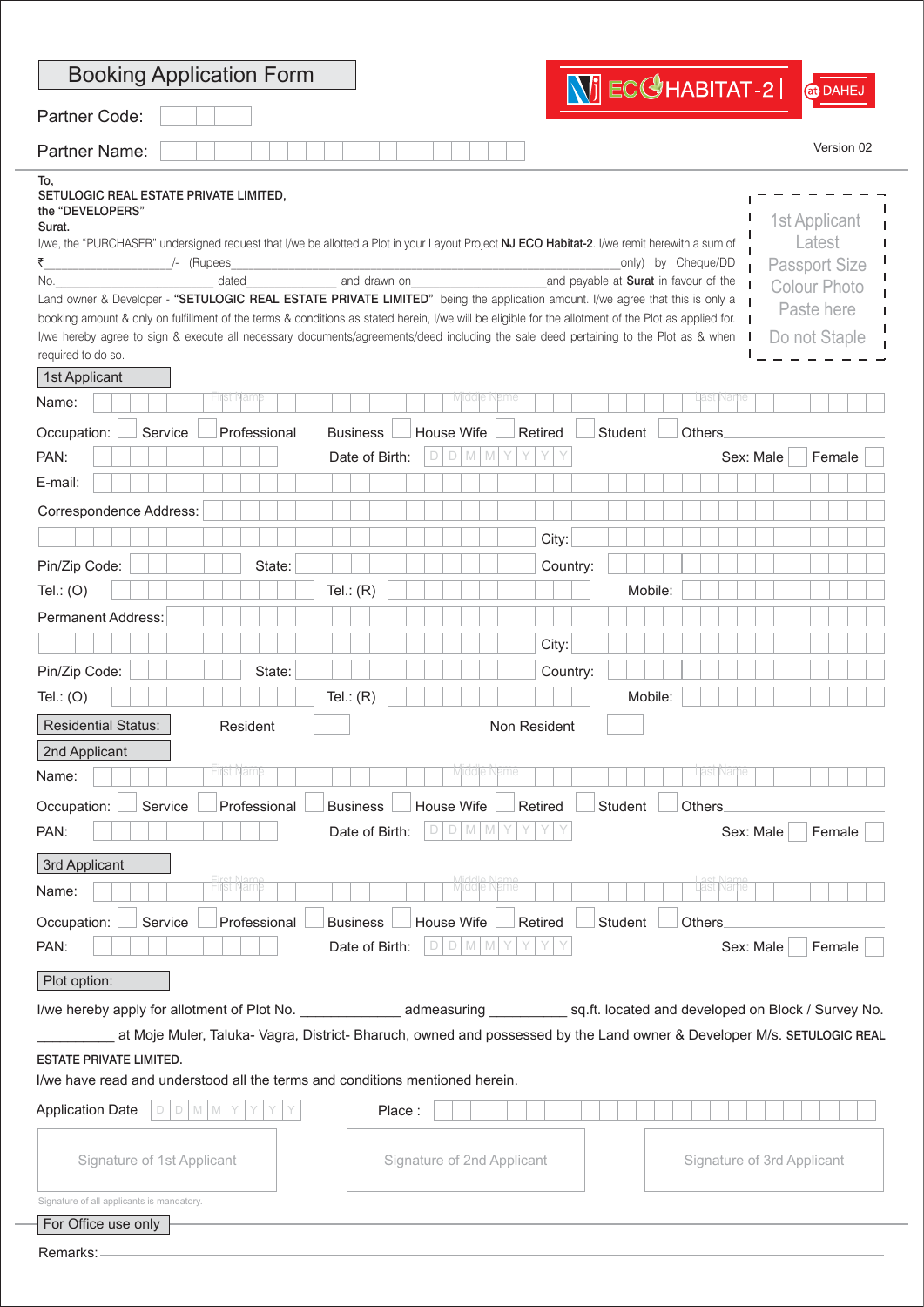## **Payment Terms**

| Plot No.     |             | Price $(\bar{\tau})$ | Cheque No. | <b>Bank Name</b> | <b>Branch</b> |
|--------------|-------------|----------------------|------------|------------------|---------------|
| Full Payment | 100%        |                      |            |                  |               |
|              | $+5.9\%$ *  |                      |            |                  |               |
|              | $+3000/-**$ |                      |            |                  |               |

\*In respect of stamp duty and registration charges. (Registration fees of 1% is exempt for female sole Purchaser.)

\*\*Lawyer fees and related charges for execution of necessary agreements/sale deeds.

## **Terms and Conditions**

- 1. The Developer commits to provide the following infrastructure in the NJ ECO Habitat-2 before handing over the possession to the Purchaser of the Plot(s):
	- (a) BLOCK Roads
	- (b) Underground Power Cables
	- (c) Underground Water Tank
	- (d) Landscaping in common Plot
	- (e) Street Lights
- 2. The Purchaser confirms that he/she has applied for the Plot(s) with full knowledge about the Infrastructure facilities provided by the Developer and shall be subject to all the laws and rules applicable to this Project, which has also been explained by the Developer and understood by Purchaser.
- 3. The Developer shall not be responsible for any consequences due to Act of God, force majeure or state's action.
- 4. The making of the application shall not in any way be construed as an allotment. The allotment shall be subject of execution of the necessary agreement/deed by the Purchaser with the Developer/Land owner.
- 5. The Plot(s) shall only be allotted on receipt of 100% payment and completion of all the formalities including execution of the sale deed.
- 6. NJ Realty Services Private Limited shall levy maintenance charges of  $\bar{\tau}$  1.50 per square feet from the date of booking up to 31st March 2015 from the Purchaser.
- 7. In case of cancellation any time after booking the Plot(s),  $\bar{\tau}$  10,000/- will be forfeited per Plot and the balance amount shall be refunded by the Developer to the Purchaser within 15 days of such cancellation.
- 8. All the payments in respect to the purchase of Plot(s) shall be made through cheques/ drafts drawn in favour of 'SETULOGIC REAL ESTATE PRIVATE LIMITED' payable at Surat.
- 9. The expense relating to the purchase of Plot(s) including electricity charges, gas charges, maintenance charges and other related expenses & applicable taxes shall be borne and paid by the Purchaser of the Plot(s) on actual basis.
- 10. The expense relating to the purchase of Plot(s) namely stamp duty, registration charges, lawyer fees and related charges in respect of execution of necessary agreements/sale deeds shall be paid by the Purchaser in favour of SETULOGIC REAL ESTATE PRIVATE LIMITED' at the time of booking.

## 11. Addition / Alterations/ Modification/ Elimination in the civil work:

Any changes viz. addition, alteration, modification and elimination in the civil work

- requested by Purchaser shall be made subject to the approval of the Developer and on extra payment of such charges as determined by the Developer and shall be paid 100% in advance by Purchaser.
- 12.The Developer reserves the right to reject any application or reject any request for cancellation of booking on non-fulfillment of any of the terms and conditions in this application form, or if the Developer deems fit and the Purchaser shall have no say in the same.
- 13. Transfer: The transfer of Plot(s) by the allottee to any other person shall be allowed only after the completion of full payment and all the prescribed formalities including the execution of sale deed.
- 14. Developer shall have right to:

(a) Enhance/reduce the expanse of Project and add/remove contiguous/non-contiguous parcels of land in the Project.

(b) Change/revise details of the Project.

(c) Change/revise/relocate roads, common plots, infrastructure services & Plots allotted to members.

(d) Amalgamation/division of any Plot(s).

- 15. The purchaser agrees that there may be approx 2% variation in area/size of Plot (upper or lower side).
- 16.The Purchaser of the Plot(s) shall comply with the conditions mentioned in N.A. order & approved Plans issued by Appropriate Authority in relation to the commencement of construction on the alloted Plot within the stipulated time from the Possession Date. Any charges including penalty levied by the Authorities related to non-commencement of construction shall be solely borne and paid by the Purchaser only.
- 17. The Developer ensures that it has obtained all necessary permissions/approvals from the concerned govermental bodies to provide the agreed facilities and to develop the said Project. It also represents that in case any permission/approval, which becomes necessary and in case where it has not been sanctioned by concerned authority till the Possession Date, the Developer will refund the entire amount paid by the Purchaser within one-month period of the said Date.
- 18. Prices are subject to revision from time to time without any notice.
- 19. All disputes shall be subject to exclusive Jurisdiction of Courts at Surat.

I/we have read and understood all the terms and conditions mentioned herein. I/we hereby declare that the information provided herewith are true and correct to the best of my knowledge.

| $DIDIMIMIYIYI$<br>Application Date                                                                                                                                                                                                                                                                                                                                                                               | Place:                     |  |                            |  |  |  |
|------------------------------------------------------------------------------------------------------------------------------------------------------------------------------------------------------------------------------------------------------------------------------------------------------------------------------------------------------------------------------------------------------------------|----------------------------|--|----------------------------|--|--|--|
| Signature of 1st Applicant                                                                                                                                                                                                                                                                                                                                                                                       | Signature of 2nd Applicant |  | Signature of 3rd Applicant |  |  |  |
| Signature of all applicants is mandatory.                                                                                                                                                                                                                                                                                                                                                                        |                            |  |                            |  |  |  |
| <b>DISCLAIMER:</b><br>Developer shall have exclusive rights to change, expand or revise or abandon altogether, the scheme or part of the scheme or any details therein including specifications whenever and wherever admissible<br>under the rules or laws and all such changes, revisions, expansions, sub-divisions and/or combinations, additions, deletions, removals, etc., shall be binding to applicant. |                            |  |                            |  |  |  |